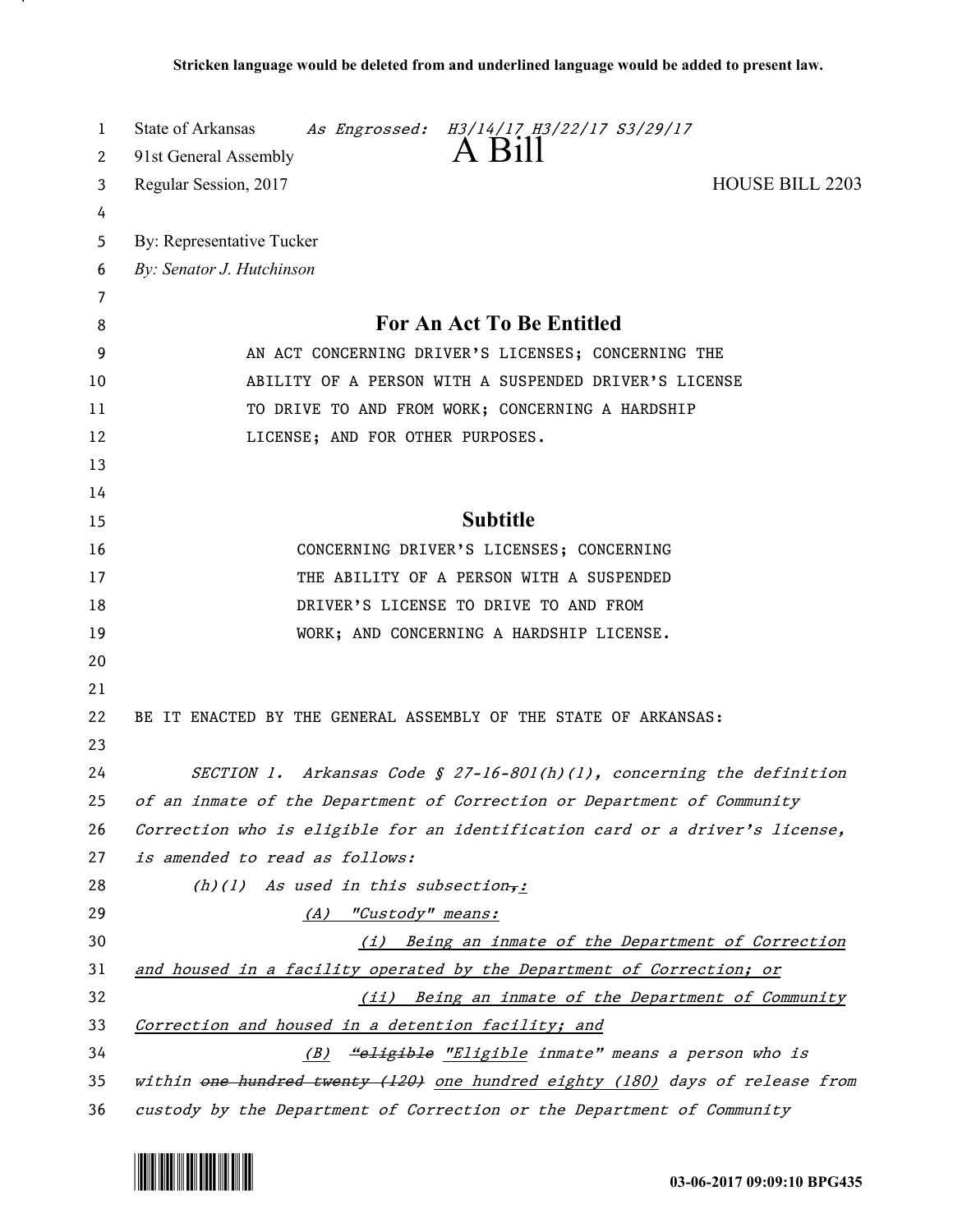| 1  | Correction.                                                                    |
|----|--------------------------------------------------------------------------------|
| 2  |                                                                                |
| 3  | SECTION 2. Arkansas Code Title 27, Chapter 16, Subchapter 8, is                |
| 4  | amended to add an additional section to read as follows:                       |
| 5. | 27-16-815. Probationer and parolee restricted permits.                         |
| 6  | $(a)(1)$ If a person on probation or parole for an offense that did not        |
| 7  | involve the operation of a motor vehicle has his or her license suspended for  |
| 8  | a reason not listed under $\S 27$ -16-915(b)(2)(C), the person may be eligible |
| 9  | for a restricted driving permit under this section that permits the holder to  |
| 10 | drive a motor vehicle directly to and directly home from:                      |
| 11 | (A) A place where he or she is employed;                                       |
| 12 | $(B)$ A place where he or she, or his or her minor child,                      |
| 13 | attends school;                                                                |
| 14 | (C) A scheduled meeting with his or her probation or                           |
| 15 | parole officer; or                                                             |
| 16 | (D) Any place, location, or meeting that the person's                          |
| 17 | probation or parole officer has directed the person on probation or parole to  |
| 18 | travel to or attend.                                                           |
| 19 | (2) This section does not apply to a person with an expired                    |
| 20 | driver's license.                                                              |
| 21 | $(b)(1)(A)$ The application for a restricted driving permit under this         |
| 22 | section by a person on probation or parole may be submitted electronically to  |
| 23 | the Department of Finance and Administration by a probation or parole officer  |
| 24 | employed by the Department of Community Correction.                            |
| 25 | (B) The Department of Finance and Administration shall                         |
| 26 | determine whether the restricted driving permit that allows a person on        |
| 27 | probation or parole to drive a motor vehicle to and from a place listed under  |
| 28 | subsection (a) of this section shall be issued.                                |
| 29 | $(2)$ (A) A restricted driving permit issued under this section                |
| 30 | shall be a standardized permit, and the person possessing a restricted         |
| 31 | driving permit under this section shall have the restricted driving permit in  |
| 32 | his or her possession at all times when the person is operating a motor        |
| 33 | vehicle until the person's driver's license is no longer suspended.            |
| 34 | (B)(i) A restricted driving permit shall include the                           |
| 35 | address of the person's residence and the address of each location to and      |
| 36 | from where the person is permitted to drive under this section.                |

2 03-06-2017 09:09:10 BPG435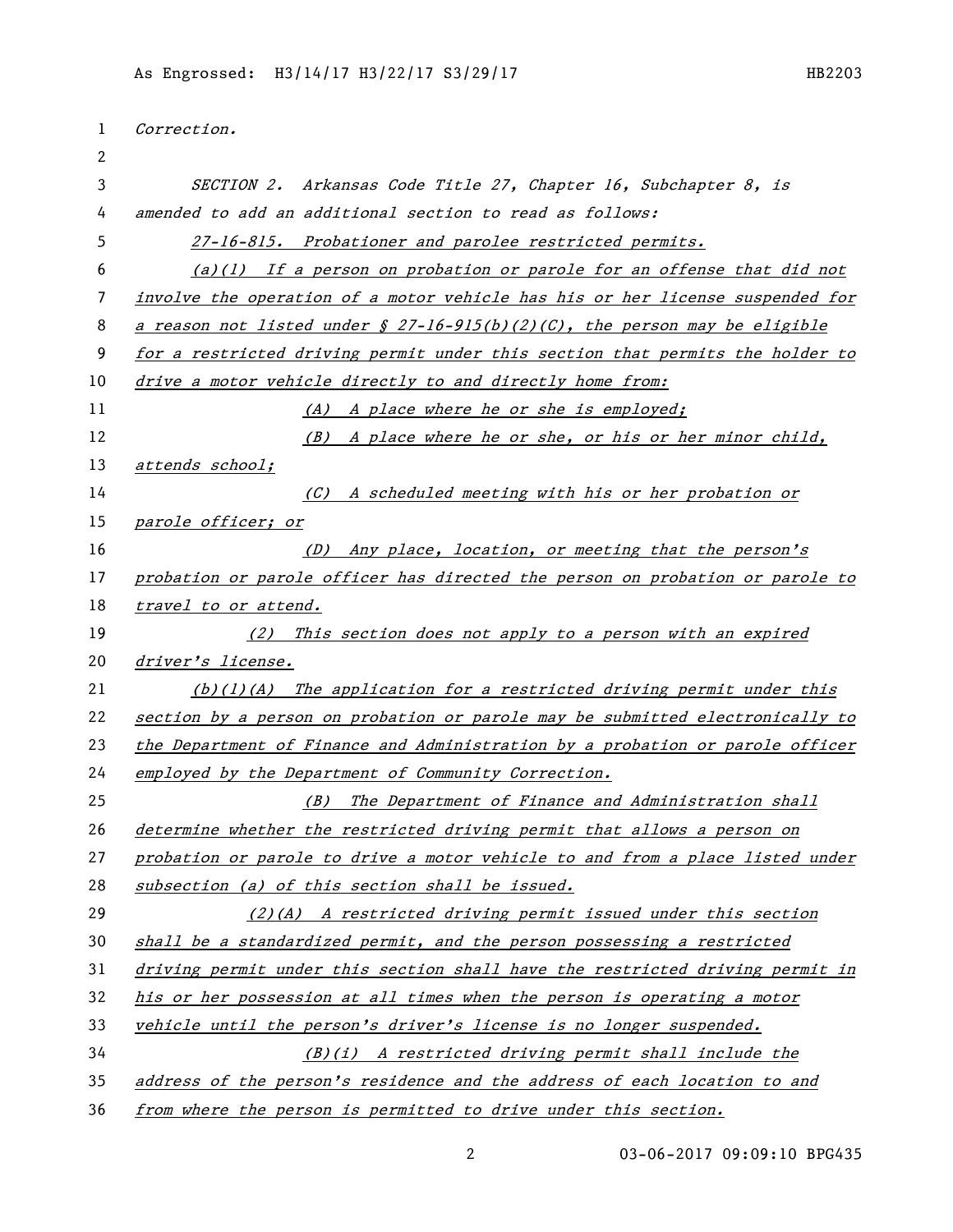| 1  | (ii) The person's name and address on a restricted                             |
|----|--------------------------------------------------------------------------------|
| 2  | driving permit under this section shall match the person's name and address    |
| 3  | as listed on a valid state-issued identification in the person's possession.   |
| 4  | (3) The Department of Finance and Administration may revoke a                  |
| 5  | restricted driving permit under this section at any time and for any reason.   |
| 6  | (c) A person who knowingly creates a fraudulent restricted driving             |
| 7  | permit, the purpose of which is to be used as a restricted driving permit      |
| 8  | under this section upon conviction is guilty of a Class A misdemeanor.         |
| 9  | (d) A motor vehicle liability insurance carrier may provide liability          |
| 10 | insurance for a person issued a restricted driving permit under this section   |
| 11 | but is not required to issue an insurance policy for a person who has been     |
| 12 | issued a restricted driving permit under this section.                         |
| 13 | $(e)(1)$ A person on probation or parole who has been issued a                 |
| 14 | restricted driving permit under this section shall continue to have his or     |
| 15 | her driver's license suspended until the person has satisfied all the          |
| 16 | requirements necessary to remove his or her driver's license from suspension.  |
| 17 | (2) Once the person on probation or parole has his or her                      |
| 18 | driver's license removed from suspension, he or she shall be free from the     |
| 19 | restrictions placed on him or her under this section.                          |
| 20 | (f) A restricted driving permit issued under this section expires on           |
| 21 | the date on which the person is released from probation or parole              |
| 22 | supervision.                                                                   |
| 23 | $(g)$ The Department of Community Correction and the Department of             |
| 24 | Finance and Administration may promulgate rules to implement this section.     |
| 25 |                                                                                |
| 26 | SECTION 3. Arkansas Code § 27-16-1105(a)(3)(A), concerning minimum             |
| 27 | issuance standards for a driver's license, is amended to read as follows:      |
| 28 | $(3)(A)(i)$ The office may establish by rule a written and defined             |
| 29 | exceptions process for a person who is unable to present all the necessary     |
| 30 | documents for a driver's license or identification card and who must rely      |
| 31 | upon alternate documents.                                                      |
| 32 | (ii) The office shall accept alternate documents only to                       |
| 33 | establish identity or date of birth of the person.                             |
| 34 | $(iii)(a)$ An eligible inmate as defined under $\frac{8}{27-27-16-1}$          |
| 35 | $801(h)(1)$ or § 27-16-801(i)(1) may satisfy the identity document requirement |
| 36 | under this section by submitting a sentencing order to the Office of Driver    |

03-06-2017 09:09:10 BPG435